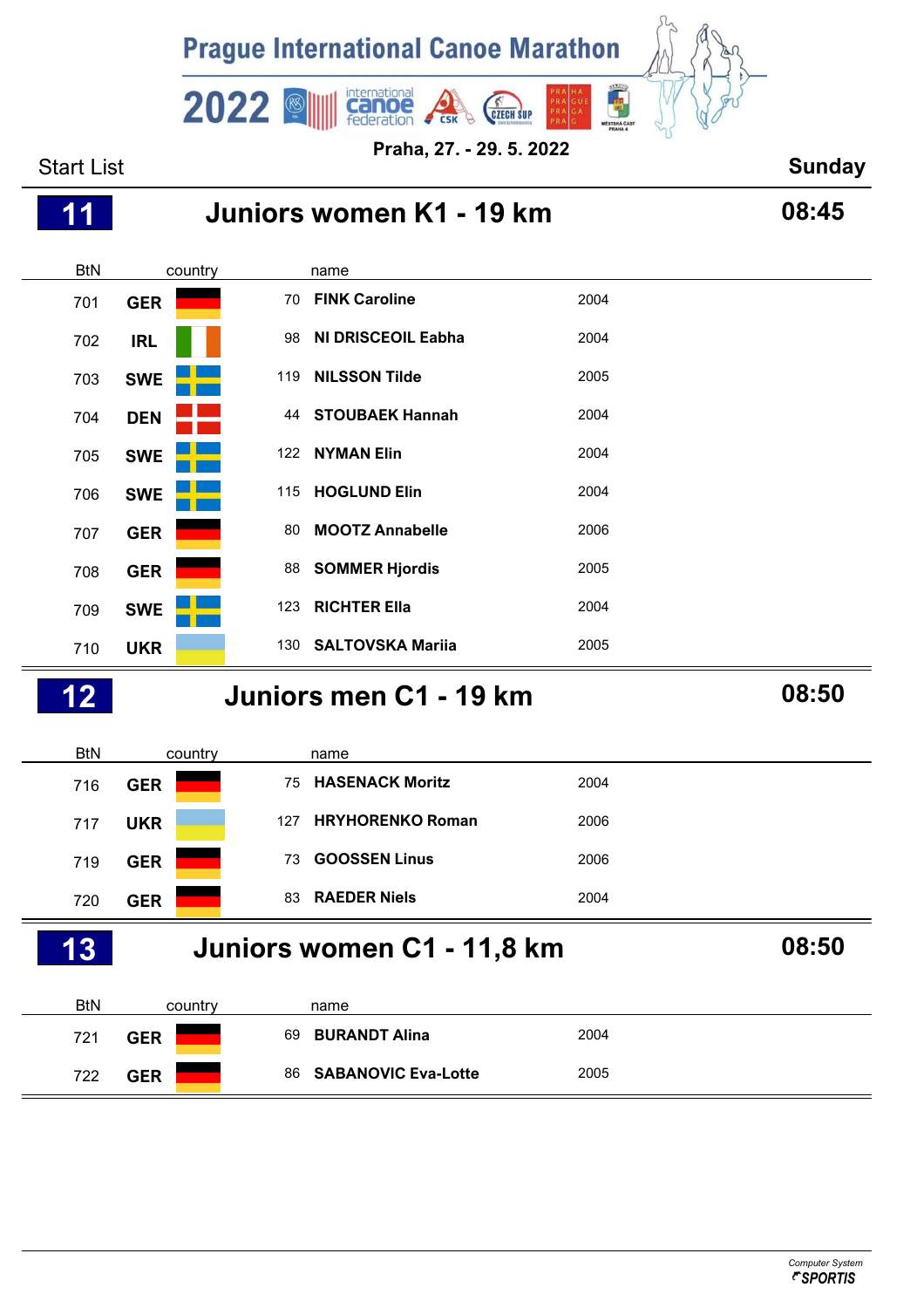

Start List **Sunday Praha, 27. - 29. 5. 2022**

| 14         | Juniors men K1 - 22,6 km | 11:00 |                                 |      |  |
|------------|--------------------------|-------|---------------------------------|------|--|
| <b>BtN</b> | country                  |       | name                            |      |  |
| 726        | <b>GER</b>               | 87    | <b>SCHLENSOG Tim</b>            | 2005 |  |
| 727        | <b>POR</b>               |       | 105 DOS SANTOS Francisco        | 2004 |  |
| 728        | <b>SWE</b>               | 120   | <b>NILVEUS OLOFSSON Axel</b>    | 2006 |  |
| 729        | <b>SWE</b>               | 121   | <b>NORDENSKIOLD Axel</b>        | 2005 |  |
| 730        | <b>NED</b>               |       | 102 TE LINDE Rik                | 2005 |  |
| 731        | <b>CZE</b>               | 29    | <b>VECER Karel</b>              | 2005 |  |
| 732        | <b>DEN</b>               | 33    | <b>DYRVIG Anders</b>            | 2004 |  |
| 733        | <b>NED</b>               | 99    | <b>KUYPER Sietse</b>            | 2005 |  |
| 734        | <b>UKR</b>               | 129   | <b>MYKHAILENKO Dmytro</b>       | 2005 |  |
| 735        | <b>AUT</b>               | 5     | <b>GNIGLER Maximilian</b>       | 2005 |  |
| 736        | CZE                      | 13    | <b>DEDIC Stanislav</b>          | 2004 |  |
| 737        | <b>NED</b>               | 101   | <b>METSELAAR Sipko</b>          | 2004 |  |
| 738        | <b>DEN</b>               | 36    | <b>HINGE Anton</b>              | 2006 |  |
| 739        | <b>IRL</b>               | 96    | <b>HARRIS Finn</b>              | 2005 |  |
| 740        | <b>AUT</b>               | 7     | <b>KRONHEIM Konstantin</b>      | 2004 |  |
| 741        | <b>IRL</b>               |       | 97 HIGGINS Ben Callum           | 2005 |  |
| 742        | <b>SWE</b>               | 117   | <b>JOSEFSSON SAMMELI Philip</b> | 2004 |  |
| 743        | <b>IRL</b>               | 94    | <b>DONNELLAN Paul</b>           | 2004 |  |
| 744        | <b>GER</b>               | 74    | <b>GOTZL Maximilian</b>         | 2004 |  |
| 745        | <b>CZE</b>               | 16    | <b>JAHODA Filip</b>             | 2004 |  |
| 746        | <b>UKR</b>               | 125   | <b>BAKLAN Matvii</b>            | 2005 |  |
| 747        | <b>UKR</b>               |       | 133 MOTORNYI Volodymyr          |      |  |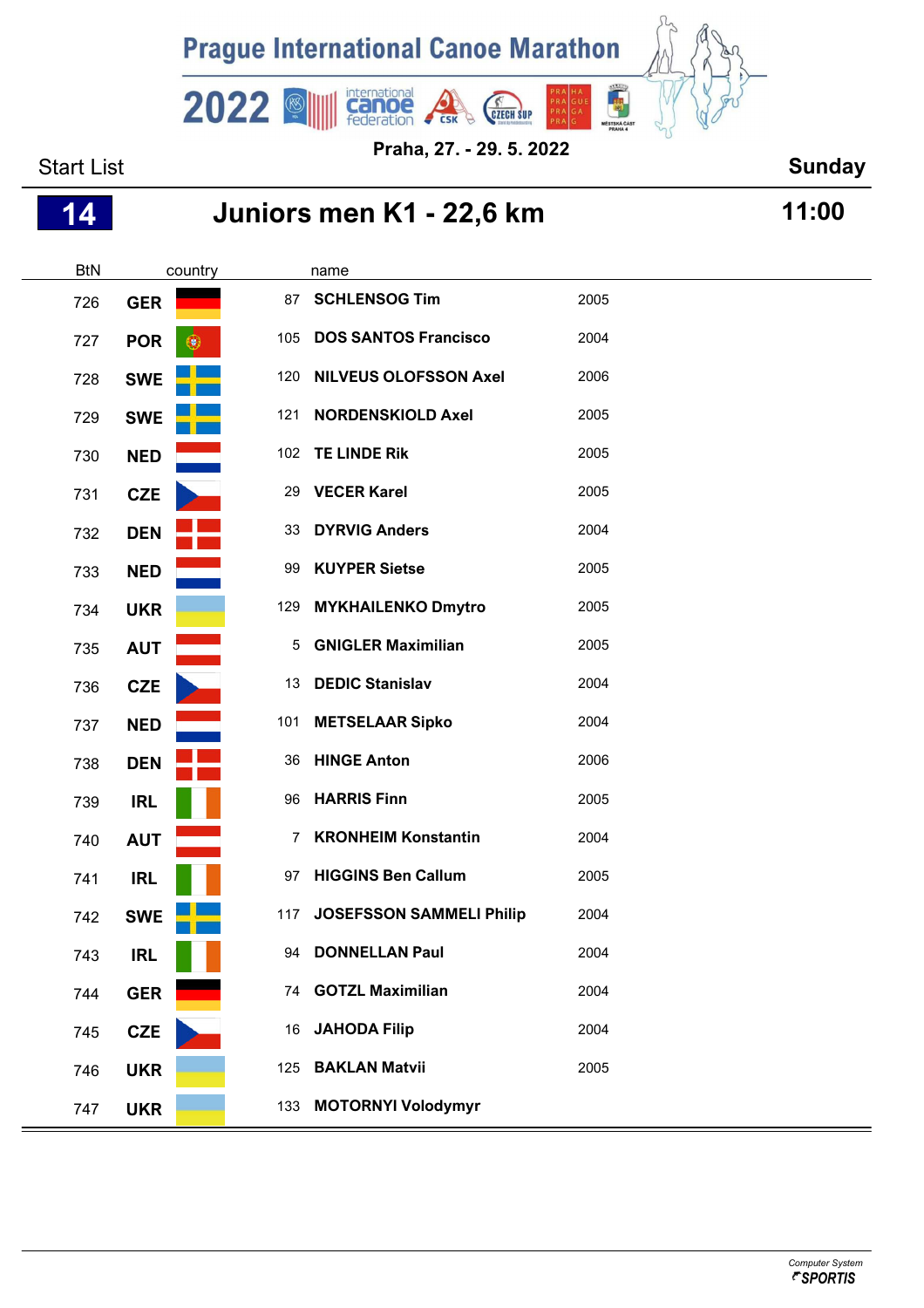

| 457        | Seniors women C1 - 15,4 km |     |                          |      |  |  |  |
|------------|----------------------------|-----|--------------------------|------|--|--|--|
| <b>BtN</b> | country                    |     | name                     |      |  |  |  |
| 501        | <b>GER</b>                 | 76  | <b>HEINE Laila</b>       | 2003 |  |  |  |
| 502        | <b>UKR</b>                 |     | 124 BABAK Liudmyla       | 1997 |  |  |  |
| 503        | <b>CZE</b>                 | 20  | <b>KOPANICOVA Eliska</b> | 1997 |  |  |  |
| 504        | <b>UKR</b>                 | 134 | <b>BEZNIUK Kateryna</b>  |      |  |  |  |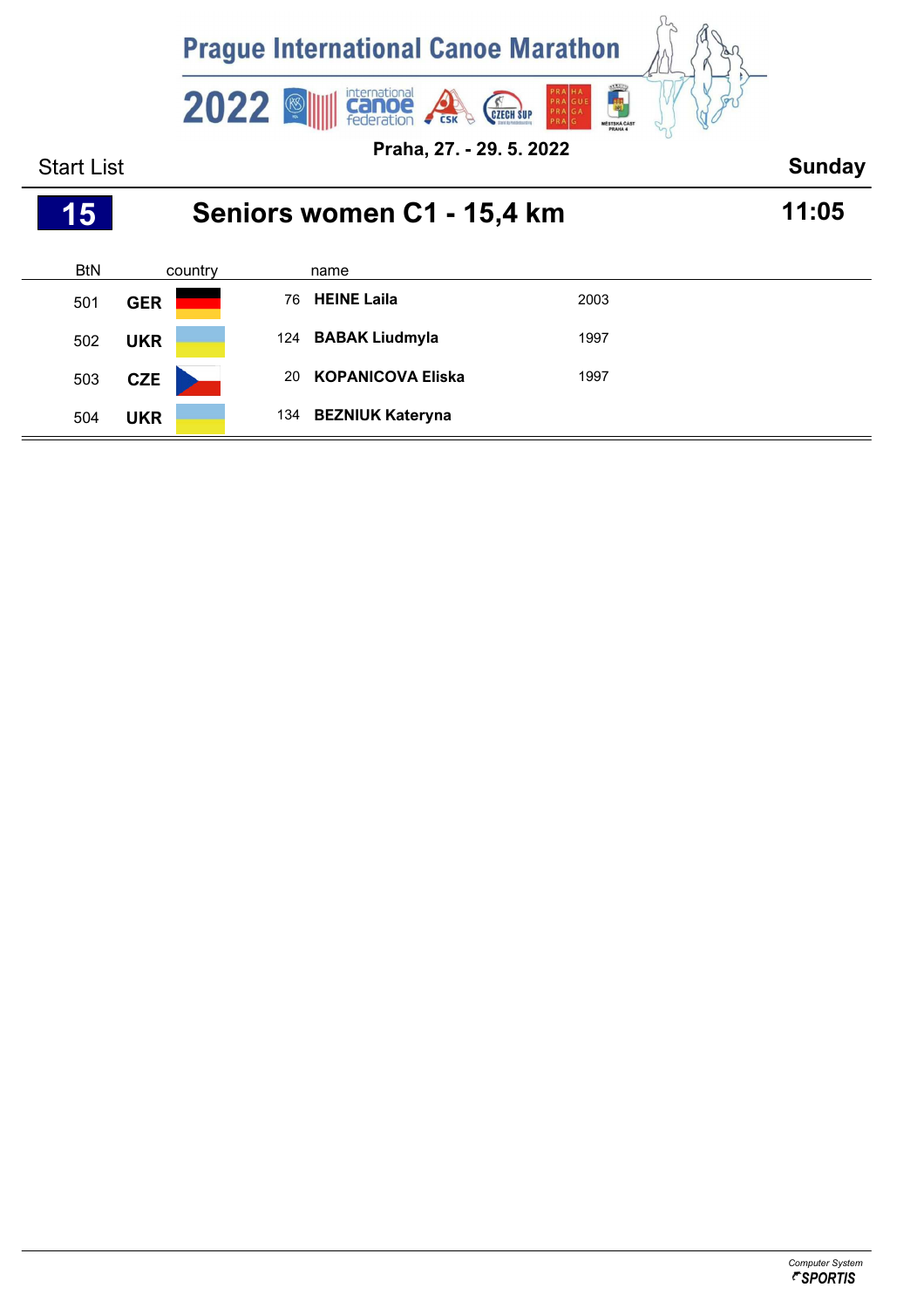

**Praha, 27. - 29. 5. 2022**

Start List **Sunday** 

# **Seniors women K1 - 26,2 km 13:00**

| <b>BtN</b> | country    |                      |     | name                            |      |  |
|------------|------------|----------------------|-----|---------------------------------|------|--|
| 511        | <b>DEN</b> |                      | 43  | <b>ROHDE Kristine</b>           | 2002 |  |
| 512        | <b>AUT</b> |                      | 6   | <b>HEPP Cornelia</b>            | 2002 |  |
| 513        | <b>GBR</b> | $\blacksquare$<br>ZN | 59  | <b>BROOKES Katie</b>            | 2002 |  |
| 514        | <b>GBR</b> | VZ<br>ZN             | 63  | <b>FREEMAN Anoushka</b>         | 1999 |  |
| 515        | <b>GBR</b> | VZ<br>ZN             | 68  | <b>SOLWAY Rebekah</b>           | 1999 |  |
| 516        | <b>SWE</b> |                      | 116 | <b>JOHANSSON Johanna</b>        | 1995 |  |
| 517        | <b>NED</b> |                      | 100 | <b>LATENSTEIN VAN VOORS</b>     | 2003 |  |
| 518        | <b>RSA</b> |                      | 111 | <b>HARTLEY Bridgitte</b>        | 1983 |  |
| 519        | <b>HUN</b> |                      | 91  | <b>KISZLI Vanda</b>             | 1993 |  |
| 520        | <b>DEN</b> |                      | 47  | <b>WINTHER Anne-Sofie</b>       | 1997 |  |
| 521        | <b>FRA</b> |                      | 55  | <b>KESSLER Amelie</b>           | 1985 |  |
| 522        | <b>CZE</b> |                      | 23  | <b>MILOVA Katerina</b>          | 2000 |  |
| 523        | <b>GER</b> |                      | 72  | <b>GERWIN Neele</b>             | 2002 |  |
| 524        | <b>GBR</b> |                      | 61  | <b>DUFFIELD Florence</b>        | 2000 |  |
| 525        | <b>GER</b> |                      | 79  | <b>LUDA Ardis</b>               | 2001 |  |
| 526        | <b>FRA</b> |                      | 50  | <b>BOISNARD Lou</b>             | 2001 |  |
| 527        | <b>GER</b> |                      | 85  | <b>RUBEL Jil</b>                | 2003 |  |
| 528        | <b>GBR</b> | ╱│╲                  | 66  | <b>PETERS Freya</b>             | 2001 |  |
| 529        | <b>DEN</b> |                      | 37  | <b>HOSTRUP Pernille Kuijers</b> | 2002 |  |
| 530        | <b>ESP</b> |                      | 49  | <b>REMIS CUEVA Celia</b>        | 1995 |  |
| 531        | <b>POR</b> |                      | 109 | <b>REGO GOMES Maria</b>         | 2002 |  |
| 532        | <b>DEN</b> |                      | 32  | <b>BLOMGREN-HANSEN Sophie</b>   | 2003 |  |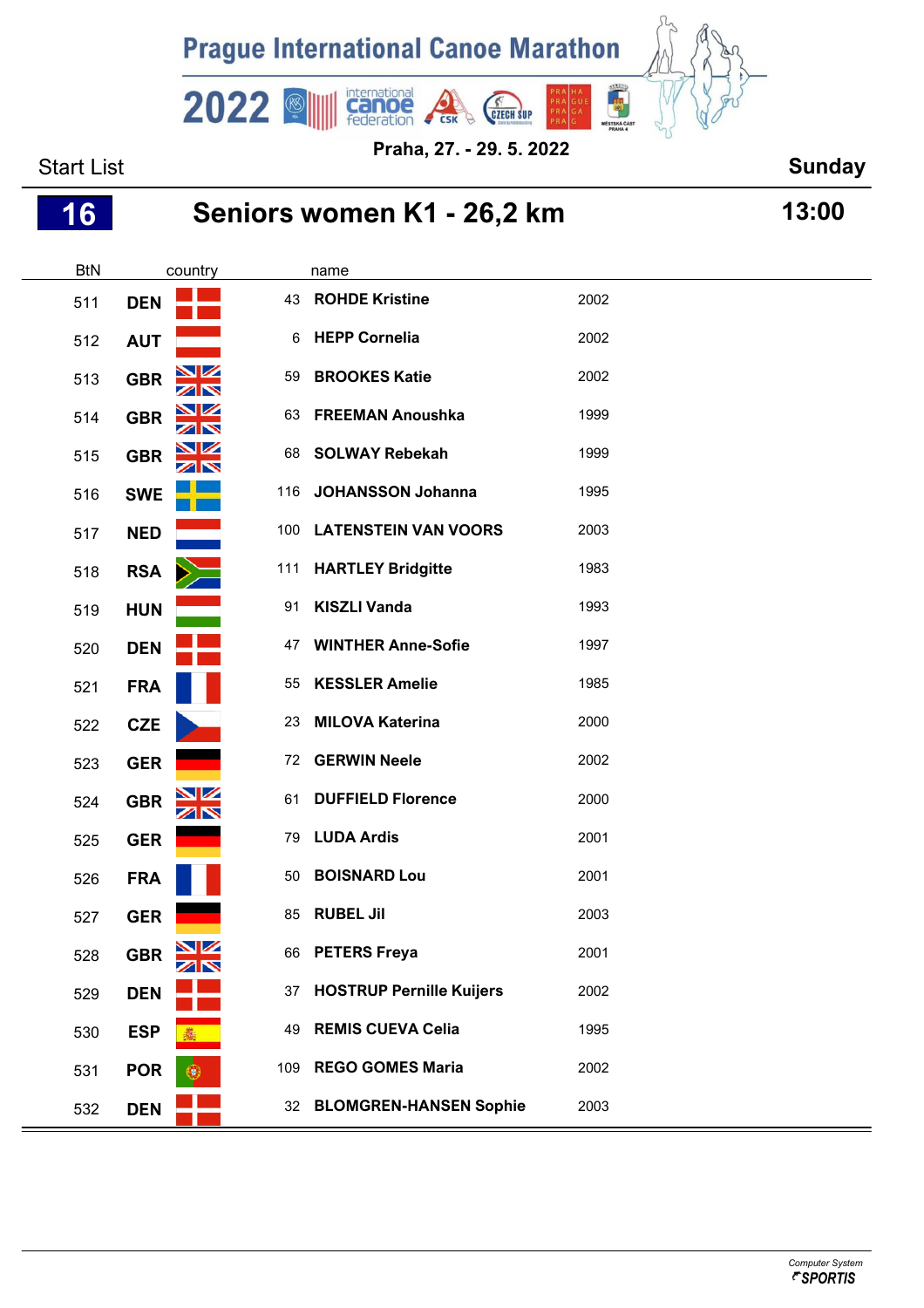

Start List **Sunday** BtN country name **Seniors men C1 - 26,2 km 13:05**

| 541 | <b>CZE</b> |   | 11  | <b>BREZINA Jakub</b>    | 1993 |
|-----|------------|---|-----|-------------------------|------|
| 542 | <b>CZE</b> |   | 15  | <b>DLOUHY Jan</b>       | 1992 |
| 543 | <b>POR</b> | ۲ | 107 | <b>MACIEL Sergio</b>    | 1998 |
| 544 | <b>HUN</b> |   | 90  | <b>HORVATH Marton</b>   | 2000 |
| 545 | <b>CZE</b> |   | 14  | <b>DLOUHY Vojtech</b>   | 1992 |
| 546 | <b>CZE</b> |   | 22  | <b>MARES Vojtech</b>    | 1989 |
| 547 | <b>GER</b> |   | 78  | <b>KRAUTLOHER Simon</b> | 1993 |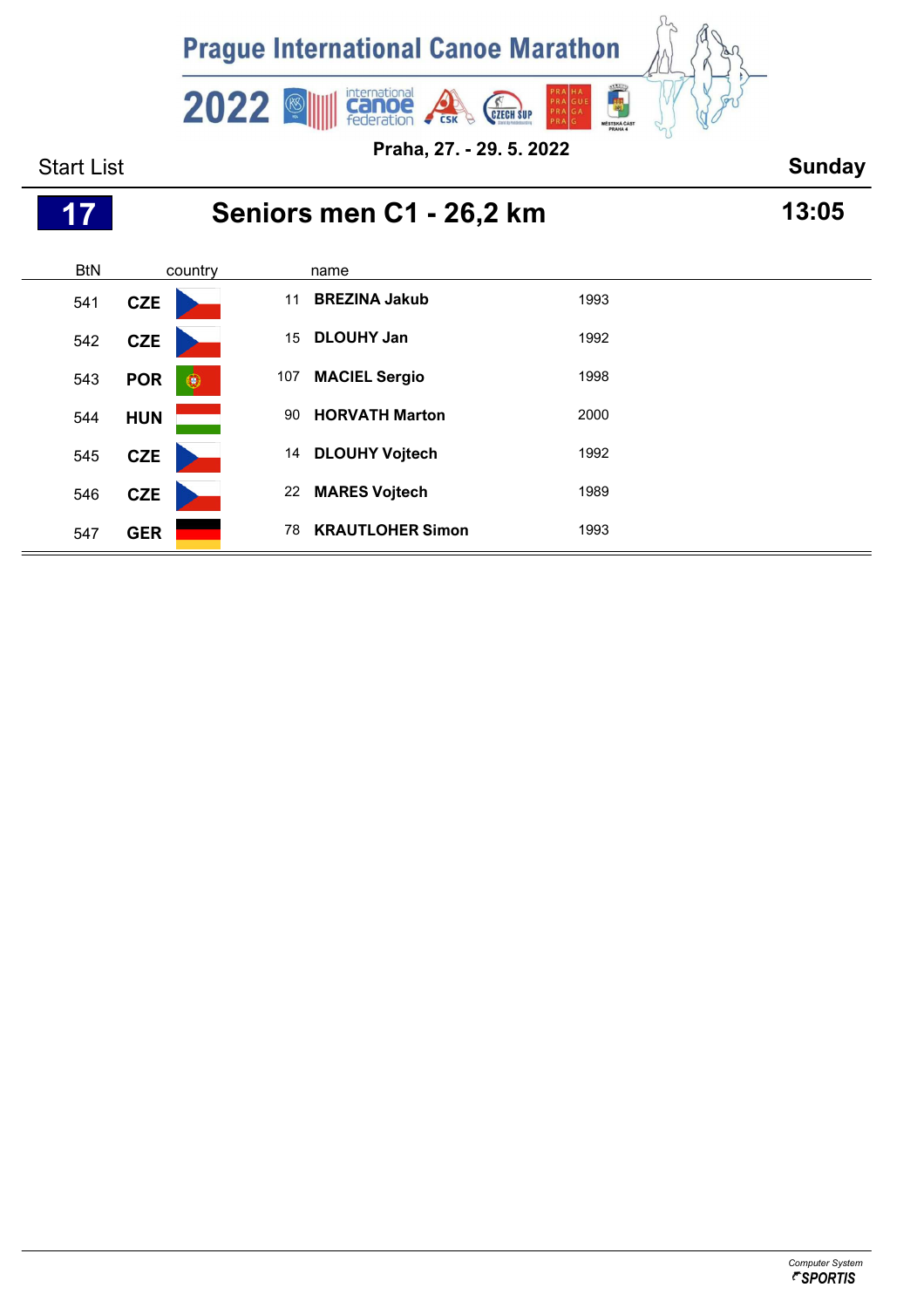

Start List **Sunday Praha, 27. - 29. 5. 2022**

## **Seniors men K1 - 29,8 km 15:25**

| <b>BtN</b> |            | country                 |     | name                       |      |  |
|------------|------------|-------------------------|-----|----------------------------|------|--|
| 551        | <b>CZE</b> |                         | 26  | <b>PAVLIK Tomas</b>        | 1987 |  |
| 552        | <b>DEN</b> |                         | 40  | <b>MARETTI Soren</b>       | 1997 |  |
| 553        | <b>IRL</b> |                         | 95  | <b>FOLEY Ronan</b>         | 2000 |  |
| 554        | <b>DEN</b> |                         |     | 31 BLEM Marcus             | 2003 |  |
| 555        | <b>BEL</b> |                         | 9   | <b>KUMS Baud</b>           | 1996 |  |
| 556        | <b>SWE</b> |                         | 114 | <b>BRODEN Karl</b>         | 2001 |  |
| 557        | <b>GBR</b> | $\frac{\Delta}{\Delta}$ | 65  | <b>MISSEN James</b>        | 1996 |  |
| 558        | <b>BEL</b> |                         | 8   | <b>COX Daan</b>            | 1997 |  |
| 559        | <b>DEN</b> |                         | 38  | <b>JORGENSEN Valdemar</b>  | 2003 |  |
| 560        | <b>GBR</b> | <u>NZ</u><br>ZN         | 60  | <b>DOWDEN Tim</b>          | 2001 |  |
| 561        | <b>SVK</b> | $+$                     | 113 | <b>NEMCEK Martin</b>       | 1998 |  |
| 562        | <b>NOR</b> |                         | 103 | <b>MJELSTAD Kristoffer</b> | 2002 |  |
| 563        | <b>AUS</b> |                         | 1.  | <b>HAYNES Casey</b>        | 1995 |  |
| 564        | <b>AUT</b> |                         | 3   | <b>BLODER Marcel</b>       | 1990 |  |
| 565        | <b>SVK</b> | 电                       |     | 112 ANTAL Andrej           | 1997 |  |
| 566        | <b>DEN</b> |                         |     | 42 PEDERSEN Noah Dyekjaer  | 2002 |  |
| 567        | <b>GER</b> |                         | 81  | <b>PAUFLER Marcel</b>      | 1995 |  |
| 568        | <b>FRA</b> |                         | 57  | <b>MILLE Lois</b>          | 2000 |  |
| 569        | <b>HUN</b> |                         |     | 92 MATHE Krisztian         | 1994 |  |
| 570        | CZE        |                         | 10  | <b>ADAM Jakub</b>          | 1986 |  |
| 571        | <b>GBR</b> | $\frac{N}{N}$           |     | 67 PETERSEN Joseph         | 1999 |  |
| 572        | <b>FRA</b> |                         | 54  | <b>GENIESSE Beaudoin</b>   | 1999 |  |
| 573        | <b>FRA</b> |                         | 51  | <b>BOULANGER Stephane</b>  | 1987 |  |
| 574        | NOR $=$    |                         |     | 104 VOLD Eivind            | 1993 |  |
| 575        | <b>DEN</b> |                         |     | 41 PEDERSEN Mads Brandt    | 1996 |  |